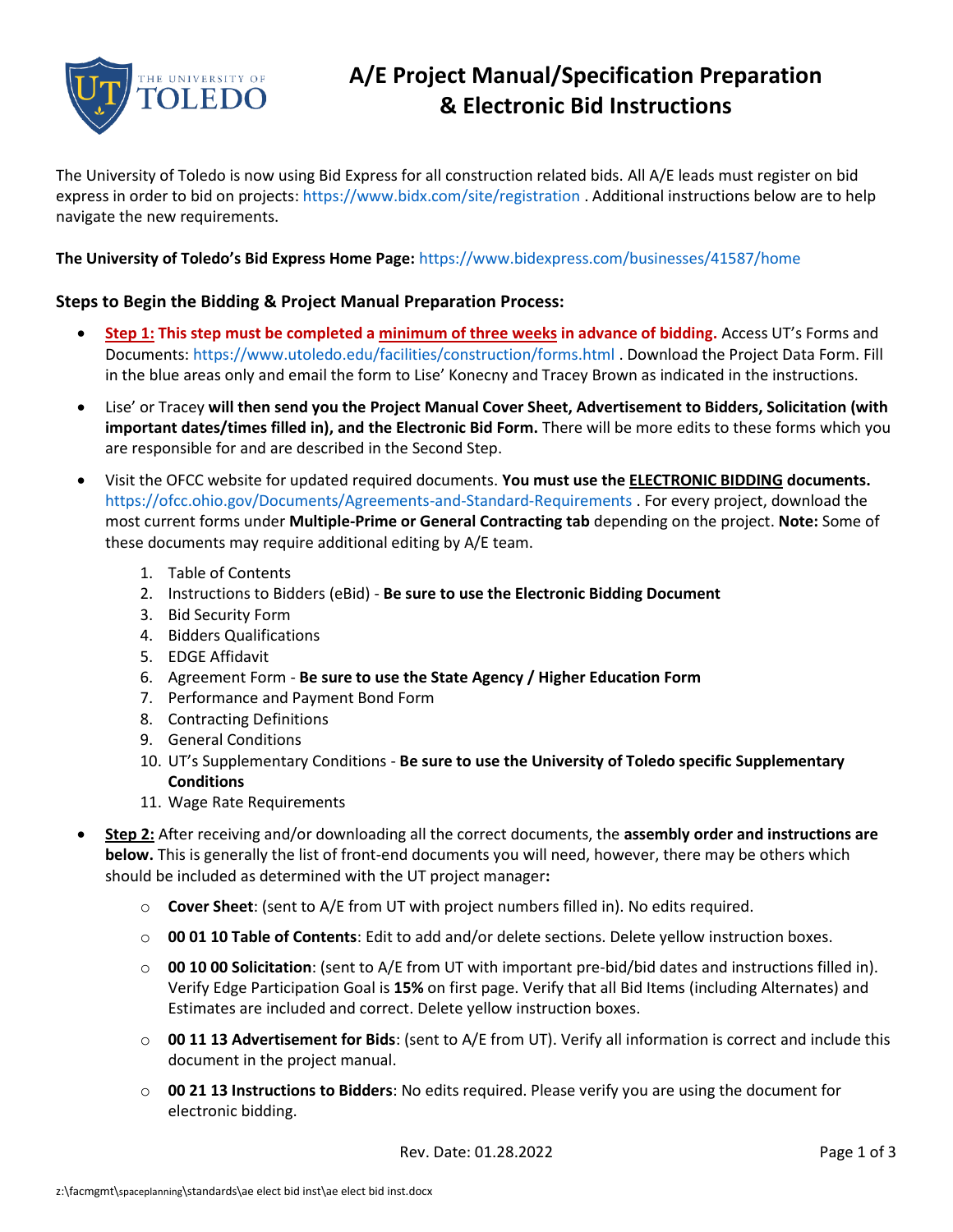- o **00 41 13 or 00 41 46 (depending if Multiple Prime or General Contracting) Bid Form**: (sent to A/E from UT with general info filled in). A/E is responsible to verify all remaining text in **<<blue>>** is filled in with applicable information. **Verify** with UT Project Manager the Substantial Completion number of days. Delete yellow instruction boxes.
- o **00 43 13 Bid Security Form**: No edits required.
- o **00 45 13 Bidder's Qualifications**: No edits required.
- o **00 45 39 EDGE Affidavit**: No edits required.
- o **Supplier Diversity Form**: No edits required. Download document from <https://www.utoledo.edu/facilities/construction/forms.html> and insert into front end. Also include form location in Table of Contents.
- o **00 52 00 Agreement Form**: Verify you are using the document listed as State Agency / Higher Education. A/E is responsible fill in A/E name and contact info at top of first page. Other contact info can be left as is. **Item 1.2** should be filled in with either General Contracting or Multiple Prime. **Item 1.3** can be left as is in <<br />blue>>. On second page, add any pertinent construction milestone dates reflected in Construction CPM Schedule Specification. Fill in number of days for Substantial Completion as "XX number of consecutive days from the Notice to Proceed". Do not fill in a specific date, but instead leave this part blank. No other edits required, leave any additional << blue>> text as is. Delete yellow instruction boxes.
- o **00 52 14 Subcontract Form (only required for General Contracting projects)**: This is available for download under the Misc. tab on the OFCC Documents page. No edits required.
- o **00 61 13 Performance and Payment Bond Form**: No edits required.
- o **00 71 00 Contracting Definitions**: No edits required.
- o **00 72 13 or 00 72 16 (depending if Multiple Prime or General Contracting) General Conditions**: No edits required.
- o **00 73 00 Supplementary Conditions**: No edits required. Please verify you are using UT's specific document.
- o **00 73 43 Wage Rate Requirements**: No edits required.
- o **01 22 00 Unit Prices**: Only used if required. A/E to utilize their own standard document for this, however if Unit Prices are utilized in the project this specification must be included. Additionally, if Unit Prices are utilized, these must be reflected on the bid form and project data form.
- o **01 23 00 Alternates**: Only used if required. A/E to utilize their own standard document for this, however if Alternates are utilized in the project this specification must be included. Additionally, if Alternates are utilized, these must be reflected on the bid form and project data form (including estimates for such).
- o **01 32 16 Construction Progress Schedule**: It is required to include any additional construction stage milestones to which liquidated damages apply (along with "Substantial Completion") in 00 52 00 Agreement Form. The Ohio Attorney General's Office has clarified that to be legally binding, those milestones **must be** listed in 01 32 16 Construction Progress Schedule. This is available for download under the Misc. tab on the OFCC Documents page.
- A/E shall provide any additional Division 01-50 documents required for the project. Work with UT Project Manager to edit as required.
- All specifications must be combined to be a single multi-page pdf document with the project number and "**(UT Project #) Bid Project Manual and Specs**" in the title.
- All drawing files must be combined into a single multi-page (full size) pdf document with the project number and "**(UT Project #) Bid Drawings**" in the title.